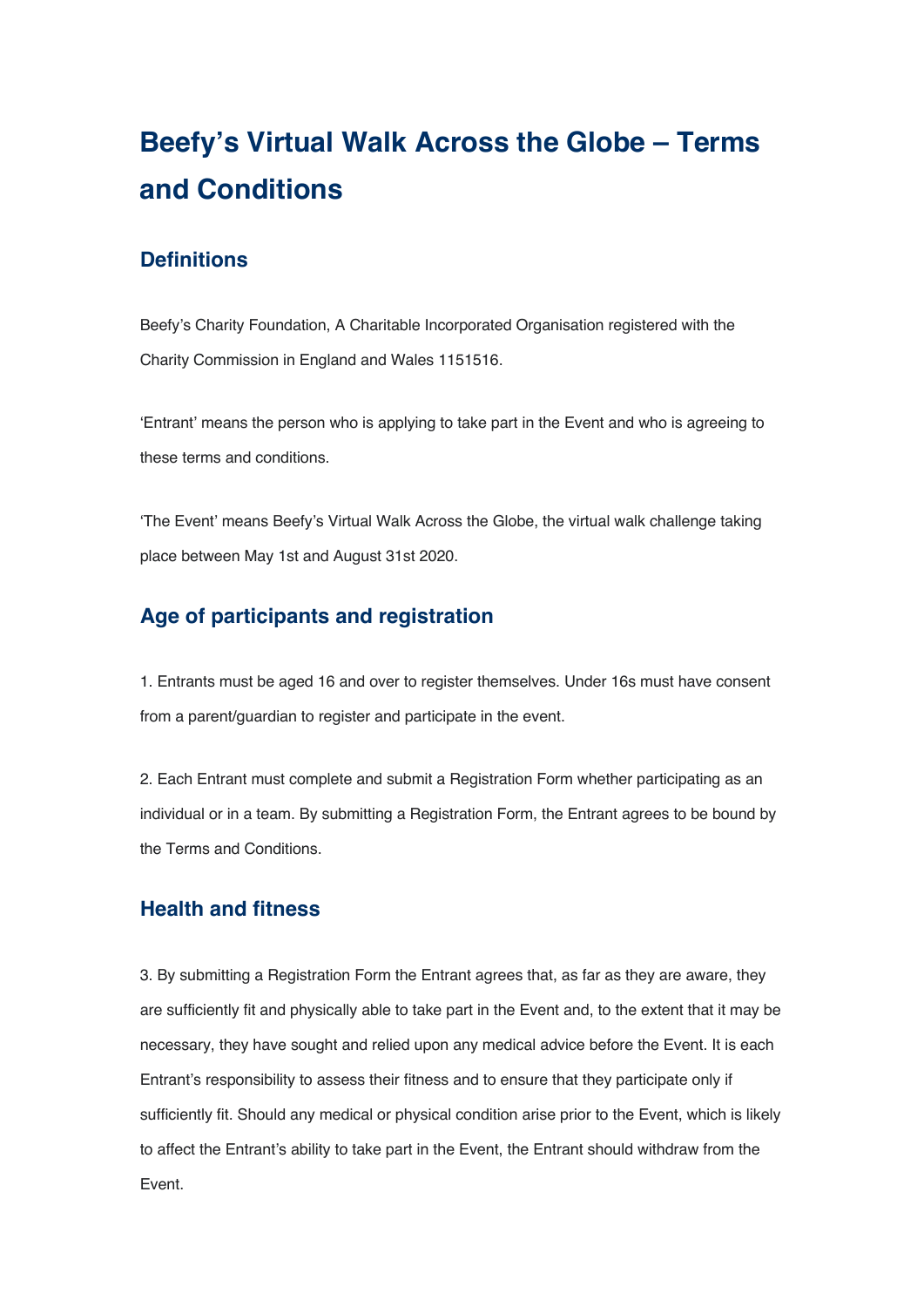4. The Entrant understands and has considered and evaluated the nature, scope and extent of the risks involved, and has voluntarily and freely chosen to participate in the Event entirely at their own risk.

5. The Entrant acknowledges that participation in the Event involves physical activities and inherent risks and dangers of accidents, personal and bodily injury (including death) and property loss or damage. If you have any medical conditions that could be adversely affected by exercise, or if you are in any doubt about your health, you must get clearance from your doctor before participating.

6. Beefy's Charity Foundation understands that Entrants who have been diagnosed with any of the medical conditions Beefy's Charity Foundation supports and / or are undergoing treatment, are keen to support Beefy's Charity Foundation, and many are fit enough to take part in our Events. However if the Entrant has any doubt about their health or have a medical condition that could be affected by exercise, they must obtain their doctor's approval before participating in any event.

#### **Safety and insurance**

7. Beefy's Charity Foundation does not provide any insurance, whether life or medical or liability, for any illness, accident, injury, death, loss or damage that may arise in connection to the Event. Entrants shall be responsible for arranging their own suitable and adequate insurance protection to cover their participation in the Event, including without limitation cover: a. for material loss/damage to any equipment they may use in the Event or personal property (including clothing);

b. any loss or damage they may cause to a third party;

c. sickness; or

d. negligence of any party.

e. any accident or injury caused by an Entrant's actions shall be the responsibility of that Entrant.